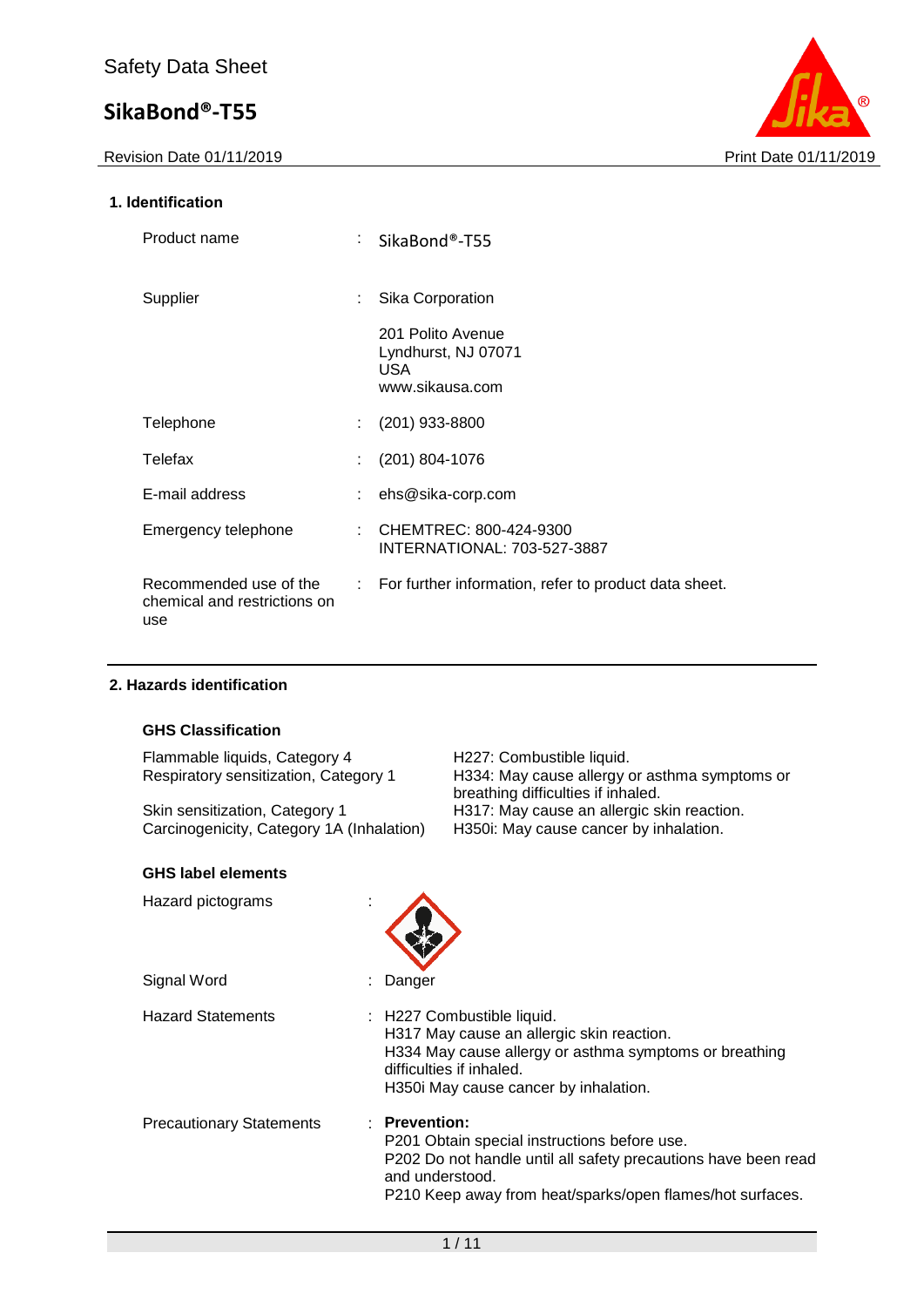Revision Date 01/11/2019 **Print Date 01/11/2019** Print Date 01/11/2019



No smoking. P261 Avoid breathing dust/ fume/ gas/ mist/ vapors/ spray. P272 Contaminated work clothing must not be allowed out of the workplace. P280 Wear protective gloves. P281 Use personal protective equipment as required. P285 In case of inadequate ventilation wear respiratory protection. **Response:**  P302 + P352 IF ON SKIN: Wash with plenty of soap and water. P304 + P341 IF INHALED: If breathing is difficult, remove person to fresh air and keep comfortable for breathing. P308 + P313 IF exposed or concerned: Get medical advice/ attention. P333 + P313 If skin irritation or rash occurs: Get medical advice/ attention. P363 Wash contaminated clothing before reuse. P370 + P378 In case of fire: Use extinguishing measures that are appropriate to local circumstances and the surrounding environment for extinction. **Storage:**  P403 + P235 Store in a well-ventilated place. Keep cool. P405 Store locked up. **Disposal:**  P501 Dispose of contents/ container to an approved waste disposal plant. Warning **Example 20 Starting 1996** : Reports have associated repeated and prolonged exposure to some of the chemicals in this product with permanent brain,liver, kidney and nervous system damage. Intentional misuse by deliberate concentration and inhalation of vapors may be harmful or fatal.

See Section 11 for more detailed information on health effects and symptoms. There are no hazards not otherwise classified that have been identified during the classification process.

There are no ingredients with unknown acute toxicity used in a mixture at a concentration  $>= 1\%$ .

### **3. Composition/information on ingredients**

#### **Hazardous ingredients**

| Chemical name                                                                                              | CAS-No.    | Concentration (%) |
|------------------------------------------------------------------------------------------------------------|------------|-------------------|
| Naphtha (petroleum), hydrotreated heavy                                                                    | 64742-48-9 | $>= 5 - < 10 \%$  |
| Quartz (SiO2)                                                                                              | 14808-60-7 | $< 1 \%$          |
| 4,4'-methylenediphenyl diisocyanate                                                                        | 101-68-8   | $< 1 \%$          |
| Toluene diisocyanate, oligomeric reaction<br>products with 2,2'-oxydiethanol and<br>propylidenetrimethanol | 53317-61-6 | $< 1 \%$          |

Actual concentration is withheld as a trade secret

There are no additional ingredients present which, within the current knowledge of the supplier and in the concentrations applicable, are classified as hazardous to health or the environment and hence require reporting in this section.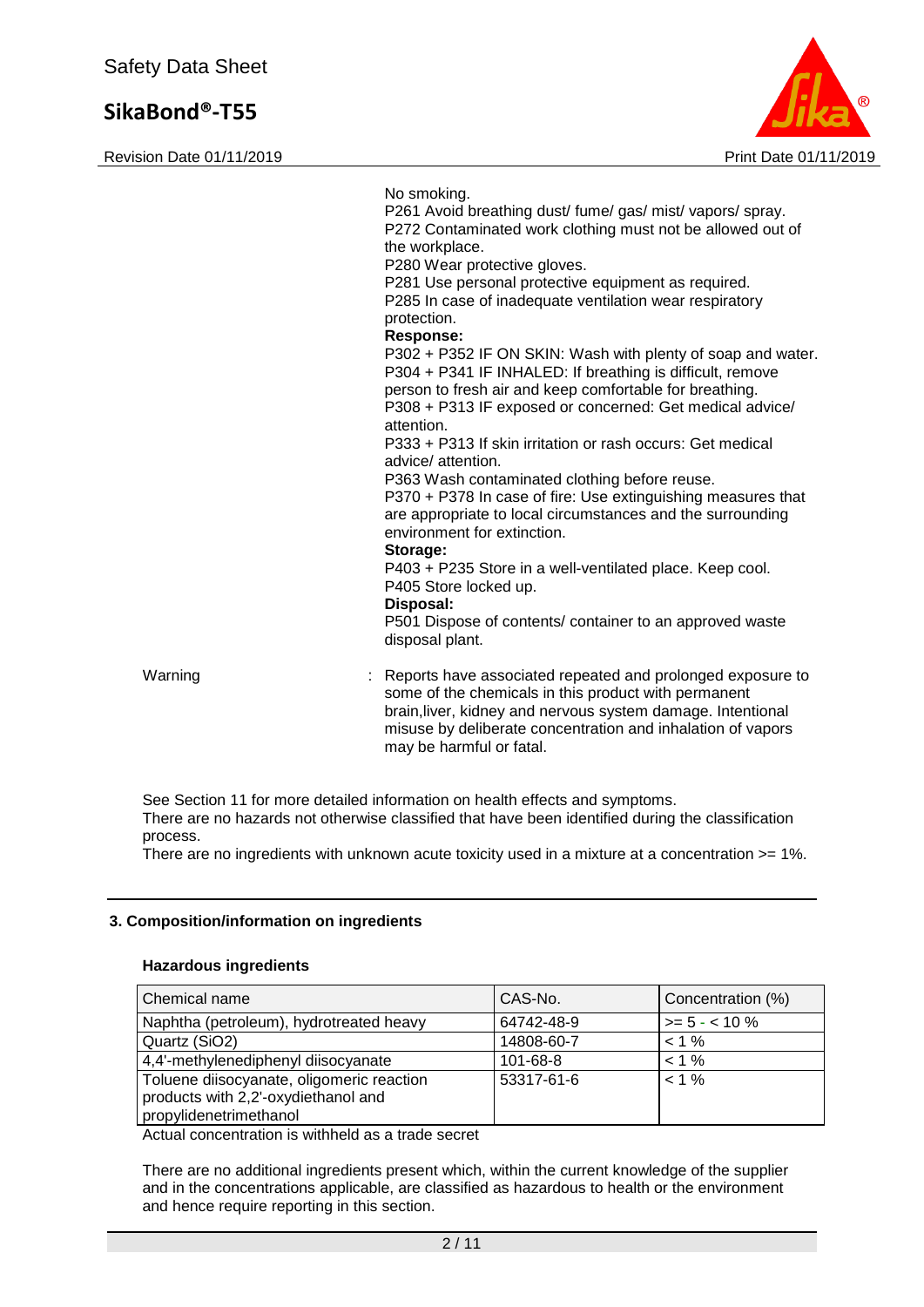Revision Date 01/11/2019 **Print Date 01/11/2019** 



| 4. First aid measures                                             |                                                                                                                                                                                                                                                     |
|-------------------------------------------------------------------|-----------------------------------------------------------------------------------------------------------------------------------------------------------------------------------------------------------------------------------------------------|
| If inhaled                                                        | : Move to fresh air.<br>Consult a physician after significant exposure.                                                                                                                                                                             |
| In case of skin contact                                           | : Take off contaminated clothing and shoes immediately.<br>Wash off with soap and plenty of water.<br>If symptoms persist, call a physician.                                                                                                        |
| In case of eye contact                                            | : Remove contact lenses.<br>Keep eye wide open while rinsing.<br>If eye irritation persists, consult a specialist.                                                                                                                                  |
| If swallowed                                                      | : Clean mouth with water and drink afterwards plenty of water.<br>Do not induce vomiting without medical advice.<br>Do not give milk or alcoholic beverages.<br>Never give anything by mouth to an unconscious person.<br>Obtain medical attention. |
| Most important symptoms<br>and effects, both acute and<br>delayed | : sensitizing effects<br>carcinogenic effects                                                                                                                                                                                                       |
|                                                                   | Asthmatic appearance<br>Allergic reactions<br>See Section 11 for more detailed information on health effects<br>and symptoms.                                                                                                                       |
|                                                                   | May cause an allergic skin reaction.<br>May cause allergy or asthma symptoms or breathing<br>difficulties if inhaled.<br>May cause cancer by inhalation.                                                                                            |
| Protection of first-aiders                                        | : Move out of dangerous area.<br>Consult a physician.<br>Show this material safety data sheet to the doctor in<br>attendance.                                                                                                                       |
| Notes to physician                                                | : Treat symptomatically.                                                                                                                                                                                                                            |
|                                                                   |                                                                                                                                                                                                                                                     |

## **5. Fire-fighting measures**

| Suitable extinguishing media                      |   | : Carbon dioxide (CO2)                                                                                                                                                                                                          |
|---------------------------------------------------|---|---------------------------------------------------------------------------------------------------------------------------------------------------------------------------------------------------------------------------------|
| Unsuitable extinguishing<br>media                 | ÷ | Water                                                                                                                                                                                                                           |
| Specific extinguishing<br>methods                 |   | : Collect contaminated fire extinguishing water separately. This<br>must not be discharged into drains.<br>Fire residues and contaminated fire extinguishing water must<br>be disposed of in accordance with local regulations. |
| Special protective equipment<br>for fire-fighters |   | : In the event of fire, wear self-contained breathing apparatus.                                                                                                                                                                |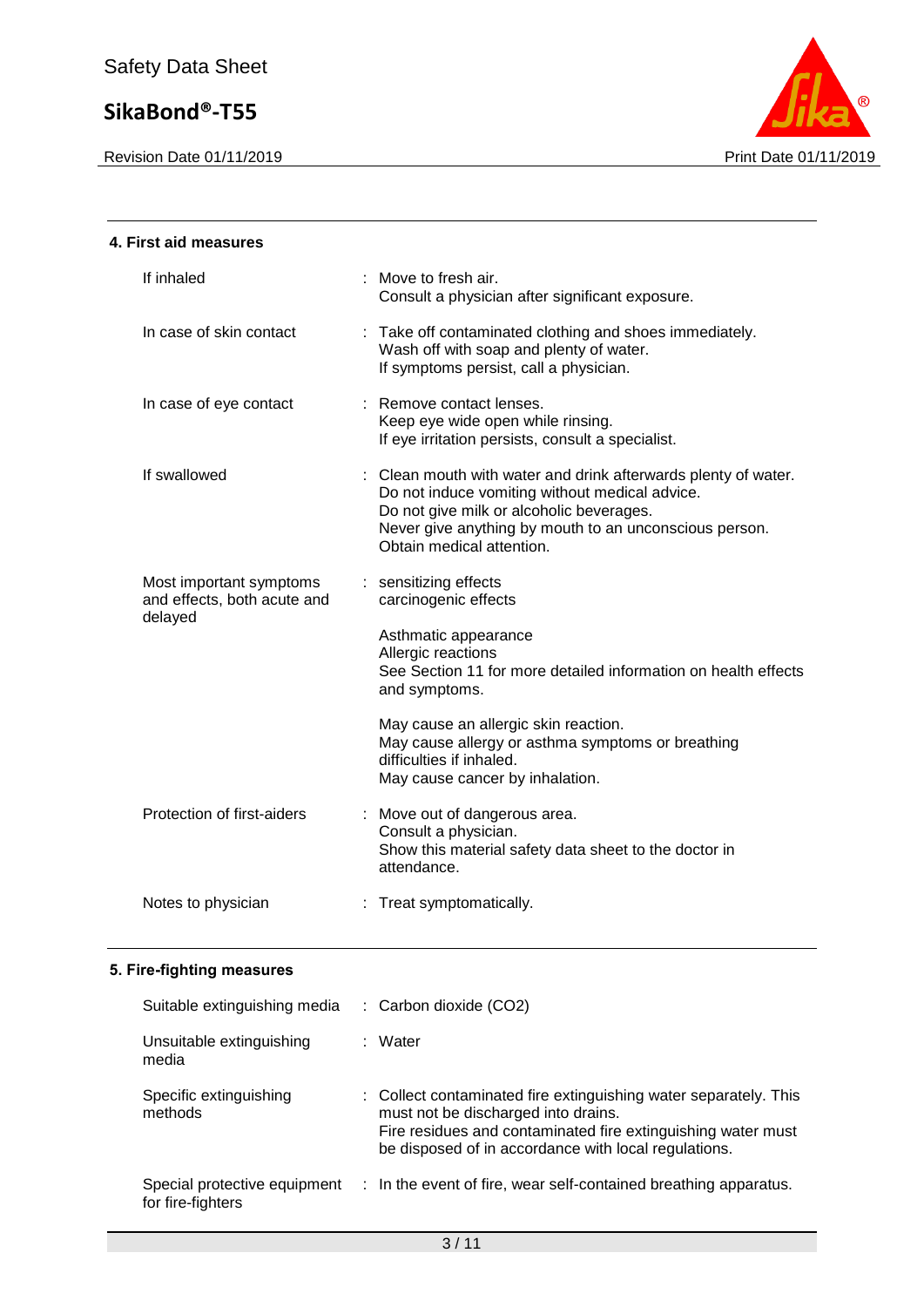Revision Date 01/11/2019 **Print Date 01/11/2019** 



### **6. Accidental release measures**

| Personal precautions,<br>protective equipment and<br>emergency procedures | : Use personal protective equipment.<br>Deny access to unprotected persons.                                                                                                                                                                     |
|---------------------------------------------------------------------------|-------------------------------------------------------------------------------------------------------------------------------------------------------------------------------------------------------------------------------------------------|
| <b>Environmental precautions</b>                                          | : Do not flush into surface water or sanitary sewer system.<br>If the product contaminates rivers and lakes or drains inform<br>respective authorities.<br>Local authorities should be advised if significant spillages<br>cannot be contained. |
| Methods and materials for<br>containment and cleaning up                  | : Soak up with inert absorbent material (e.g. sand, silica gel,<br>acid binder, universal binder, sawdust).<br>Keep in suitable, closed containers for disposal.                                                                                |

## **7. Handling and storage**

| Advice on safe handling     | : Do not breathe vapors or spray mist.<br>Avoid exceeding the given occupational exposure limits (see<br>section 8).<br>Do not get in eyes, on skin, or on clothing.<br>For personal protection see section 8.<br>Persons with a history of skin sensitization problems or<br>asthma, allergies, chronic or recurrent respiratory disease<br>should not be employed in any process in which this mixture is<br>being used.<br>Smoking, eating and drinking should be prohibited in the<br>application area.<br>Follow standard hygiene measures when handling chemical<br>products. |
|-----------------------------|-------------------------------------------------------------------------------------------------------------------------------------------------------------------------------------------------------------------------------------------------------------------------------------------------------------------------------------------------------------------------------------------------------------------------------------------------------------------------------------------------------------------------------------------------------------------------------------|
| Conditions for safe storage | : Prevent unauthorized access.<br>Store in original container.<br>Keep in a well-ventilated place.<br>Observe label precautions.<br>Store in accordance with local regulations.                                                                                                                                                                                                                                                                                                                                                                                                     |
| Materials to avoid          | : No data available                                                                                                                                                                                                                                                                                                                                                                                                                                                                                                                                                                 |

### **8. Exposure controls/personal protection**

| Component                                  | CAS-No.    | Basis **     | Value      | Exposure limit(s)*/<br>Form of exposure |
|--------------------------------------------|------------|--------------|------------|-----------------------------------------|
| Naphtha (petroleum),<br>hydrotreated heavy | 64742-48-9 | OSHA Z-1     | <b>TWA</b> | 500 ppm<br>2,000 mg/m3                  |
|                                            |            | OSHA P0      | <b>TWA</b> | 400 ppm<br>1,600 mg/m3                  |
| Quartz (SiO2)                              | 14808-60-7 | <b>ACGIH</b> | <b>TWA</b> | $0.025$ mg/m3<br>Respirable fraction    |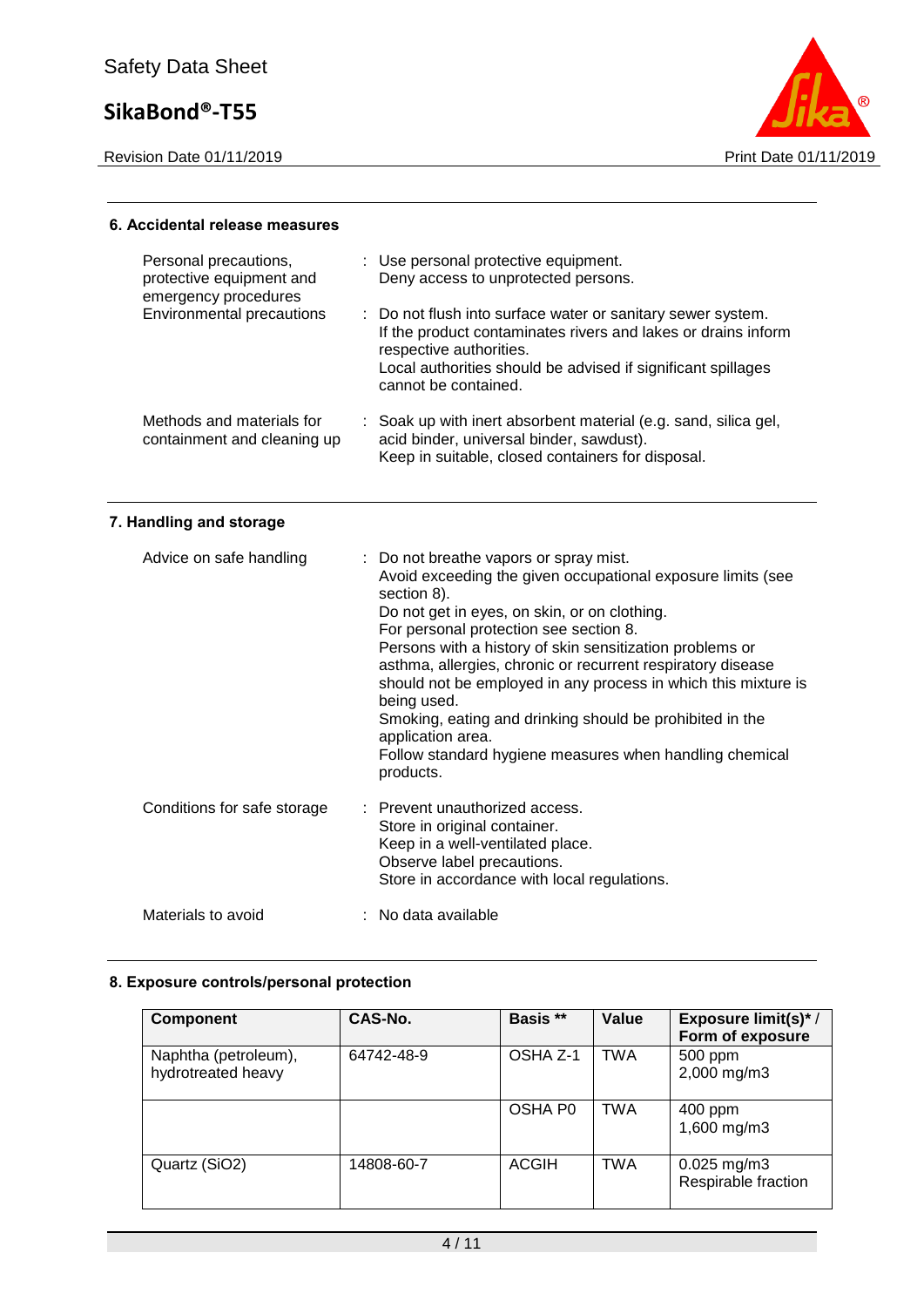Revision Date 01/11/2019 **Print Date 01/11/2019** Print Date 01/11/2019



|                                        |                | OSHA Z-1       | <b>TWA</b>     | $0.05$ mg/m3<br>Respirable dust                   |
|----------------------------------------|----------------|----------------|----------------|---------------------------------------------------|
|                                        |                | OSHA Z-3       | <b>TWA</b>     | 10 mg/m3 /<br>$%SiO2+2$<br>respirable             |
|                                        |                | OSHA Z-3       | <b>TWA</b>     | 250 mppcf /<br>$%SiO2+5$<br>respirable            |
|                                        |                | <b>OSHA PO</b> | <b>TWA</b>     | $0.1 \text{ mg/m}$<br>respirable dust<br>fraction |
|                                        |                | <b>ACGIH</b>   | <b>TWA</b>     | $0.025$ mg/m3<br>Respirable fraction              |
|                                        |                | <b>OSHA PO</b> | <b>TWA</b>     | $0.1$ mg/m3<br>respirable dust<br>fraction        |
|                                        |                | <b>ACGIH</b>   | <b>TWA</b>     | 0.025 mg/m3<br>Respirable fraction                |
|                                        |                | <b>ACGIH</b>   | <b>TWA</b>     | $0.025$ mg/m3<br>Respirable fraction              |
| 4,4'-methylenediphenyl<br>diisocyanate | $101 - 68 - 8$ | <b>ACGIH</b>   | <b>TWA</b>     | $0.005$ ppm                                       |
|                                        |                | OSHA Z-1       | $\overline{C}$ | $0.02$ ppm<br>$0.2$ mg/m $3$                      |
|                                        |                | <b>OSHA P0</b> | $\overline{C}$ | $0.02$ ppm<br>$0.2$ mg/m $3$                      |

\*The above mentioned values are in accordance with the legislation in effect at the date of the release of this safety data sheet.

\*\***Basis**

ACGIH. Threshold Limit Values (TLV) OSHA P0. Table Z-1, Limit for Air Contaminat (1989 Vacated Values) OSHA P1. Permissible Exposure Limits (PEL), Table Z-1, Limit for Air Contaminant OSHA P2. Permissible Exposure Limits (PEL), Table Z-2 OSHA Z3. Table Z-3, Mineral Dust

**Engineering measures** : Use of adequate ventilation should be sufficient to control worker exposure to airborne contaminants. If the use of this product generates dust, fumes, gas, vapor or mist, use process enclosures, local exhaust ventilation or other engineering controls to keep worker exposure below any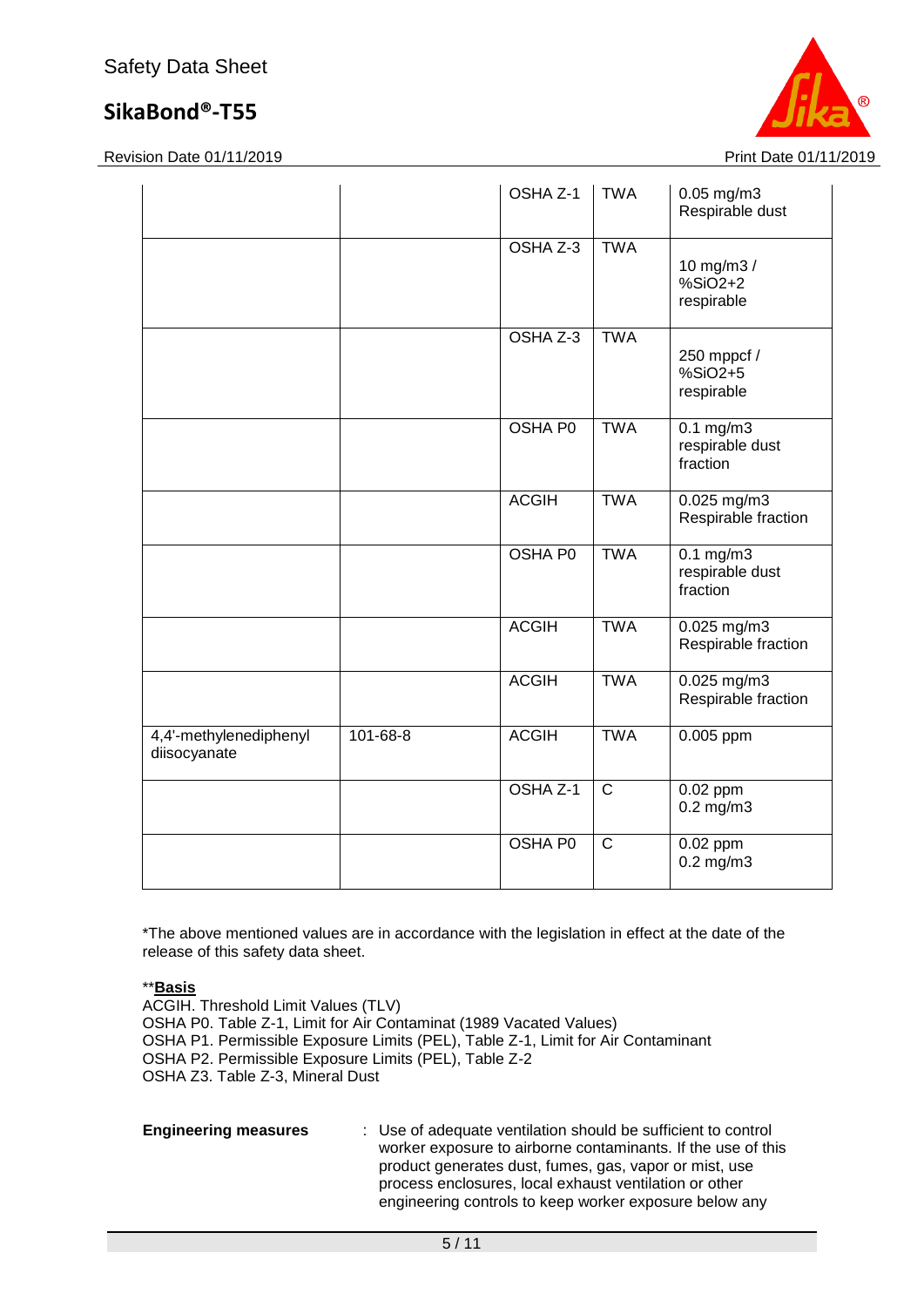

|                                | recommended or statutory limits.<br>The engineering controls also need to keep gas, vapor or dust<br>concentrations below any lower explosive limits.                                                                                                                                                                                                     |
|--------------------------------|-----------------------------------------------------------------------------------------------------------------------------------------------------------------------------------------------------------------------------------------------------------------------------------------------------------------------------------------------------------|
| Personal protective equipment  |                                                                                                                                                                                                                                                                                                                                                           |
| Respiratory protection         | : Use a properly fitted NIOSH approved air-purifying or air-fed<br>respirator complying with an approved standard if a risk<br>assessment indicates this is necessary.                                                                                                                                                                                    |
|                                | The filter class for the respirator must be suitable for the<br>maximum expected contaminant concentration<br>(gas/vapor/aerosol/particulates) that may arise when handling<br>the product. If this concentration is exceeded, self-contained<br>breathing apparatus must be used.                                                                        |
| Hand protection<br>Remarks     | Chemical-resistant, impervious gloves complying with an<br>approved standard should be worn at all times when handling<br>chemical products if a risk assessment indicates this is<br>necessary.                                                                                                                                                          |
| Eye protection                 | : Safety eyewear complying with an approved standard should<br>be used when a risk assessment indicates this is necessary.                                                                                                                                                                                                                                |
| Skin and body protection<br>t. | Choose body protection in relation to its type, to the<br>concentration and amount of dangerous substances, and to<br>the specific work-place.                                                                                                                                                                                                            |
| Hygiene measures               | : Avoid contact with skin, eyes and clothing.<br>Wash hands before breaks and immediately after handling the<br>product.<br>Remove respiratory and skin/eye protection only after vapors<br>have been cleared from the area.<br>Remove contaminated clothing and protective equipment<br>before entering eating areas.<br>Wash thoroughly after handling. |

## **9. Physical and chemical properties**

| Appearance                                       | paste             |
|--------------------------------------------------|-------------------|
| Color                                            | tan               |
| Odor                                             | hydrocarbon-like  |
| Odor Threshold                                   | No data available |
| Flash point                                      | 180 °F (82 °C)    |
| Ignition temperature                             | No data available |
| Decomposition temperature :                      | No data available |
| Lower explosion limit (Vol%) : No data available |                   |
|                                                  |                   |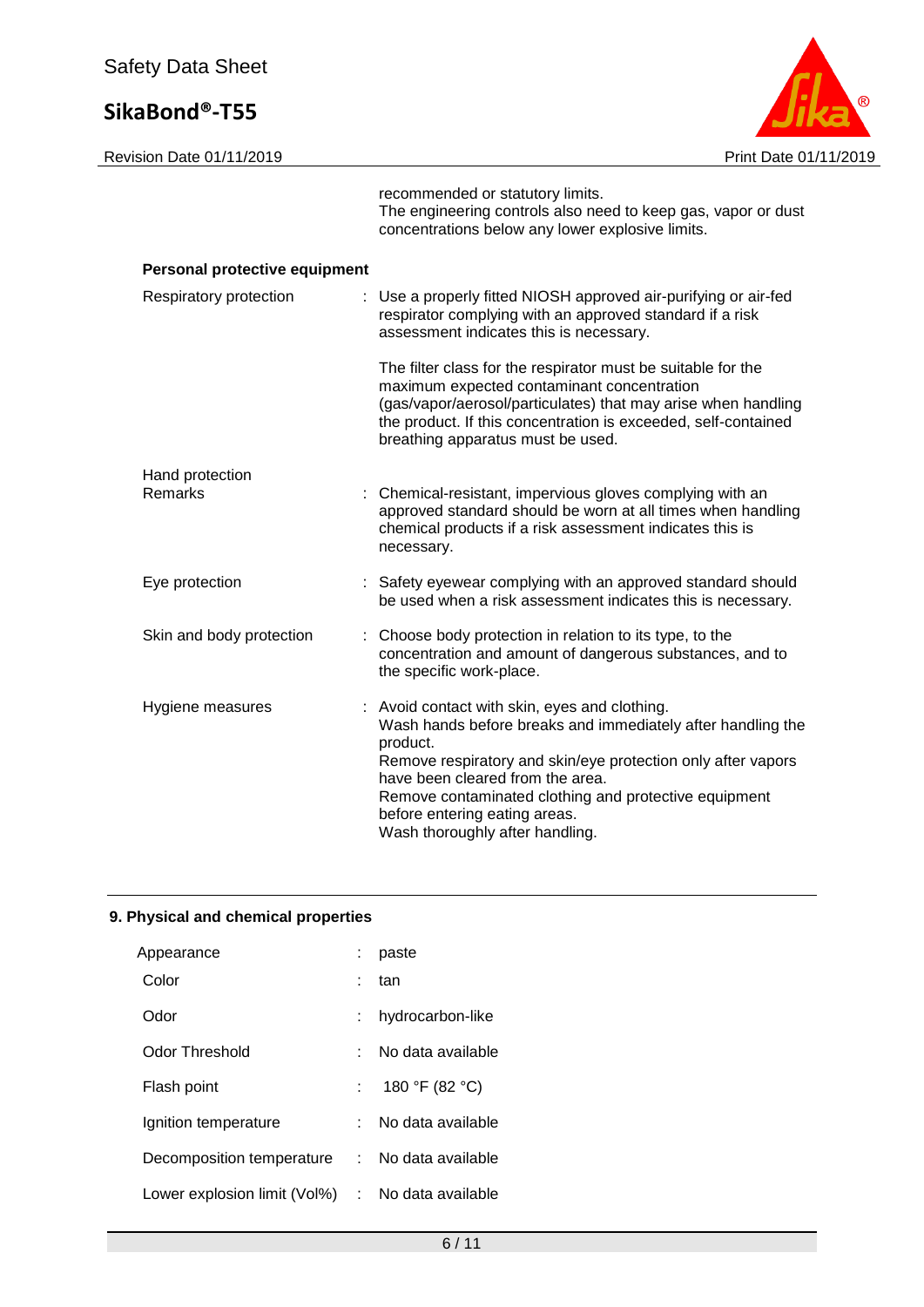

| Upper explosion limit (Vol%)                | t. | No data available                   |
|---------------------------------------------|----|-------------------------------------|
| Flammability (solid, gas)                   |    | No data available                   |
| Oxidizing properties                        |    | No data available                   |
| рH                                          | t  | Note: Not applicable                |
| Melting point/range /<br>Freezing point     | t  | No data available                   |
| Boiling point/boiling range                 | ÷. | No data available                   |
| Vapor pressure                              |    | $0.1$ mmHg $(0.1$ hpa)              |
| Density                                     |    | $1.34$ g/cm $3$<br>at 73 °F (23 °C) |
| Water solubility                            | t. | Note: insoluble                     |
| Partition coefficient: n-<br>octanol/water  |    | No data available                   |
| Viscosity, dynamic                          | t. | No data available                   |
| Viscosity, kinematic                        |    | $> 20.5$ mm2/s<br>at 104 °F (40 °C) |
| Relative vapor density                      | ÷. | No data available                   |
| Evaporation rate                            |    | No data available                   |
| Burning rate                                |    | No data available                   |
| Volatile organic compounds<br>(VOC) content | t. | 53 g/l                              |

### **10. Stability and reactivity**

| Reactivity                            | : No dangerous reaction known under conditions of normal use. |
|---------------------------------------|---------------------------------------------------------------|
| Chemical stability                    | : The product is chemically stable.                           |
| Possibility of hazardous<br>reactions | : Stable under recommended storage conditions.                |
| Conditions to avoid                   | : Extremes of temperature and direct sunlight.                |
| Incompatible materials                | : No data available                                           |

## **11. Toxicological information**

#### **Acute toxicity**

Not classified based on available information.

#### **Components:**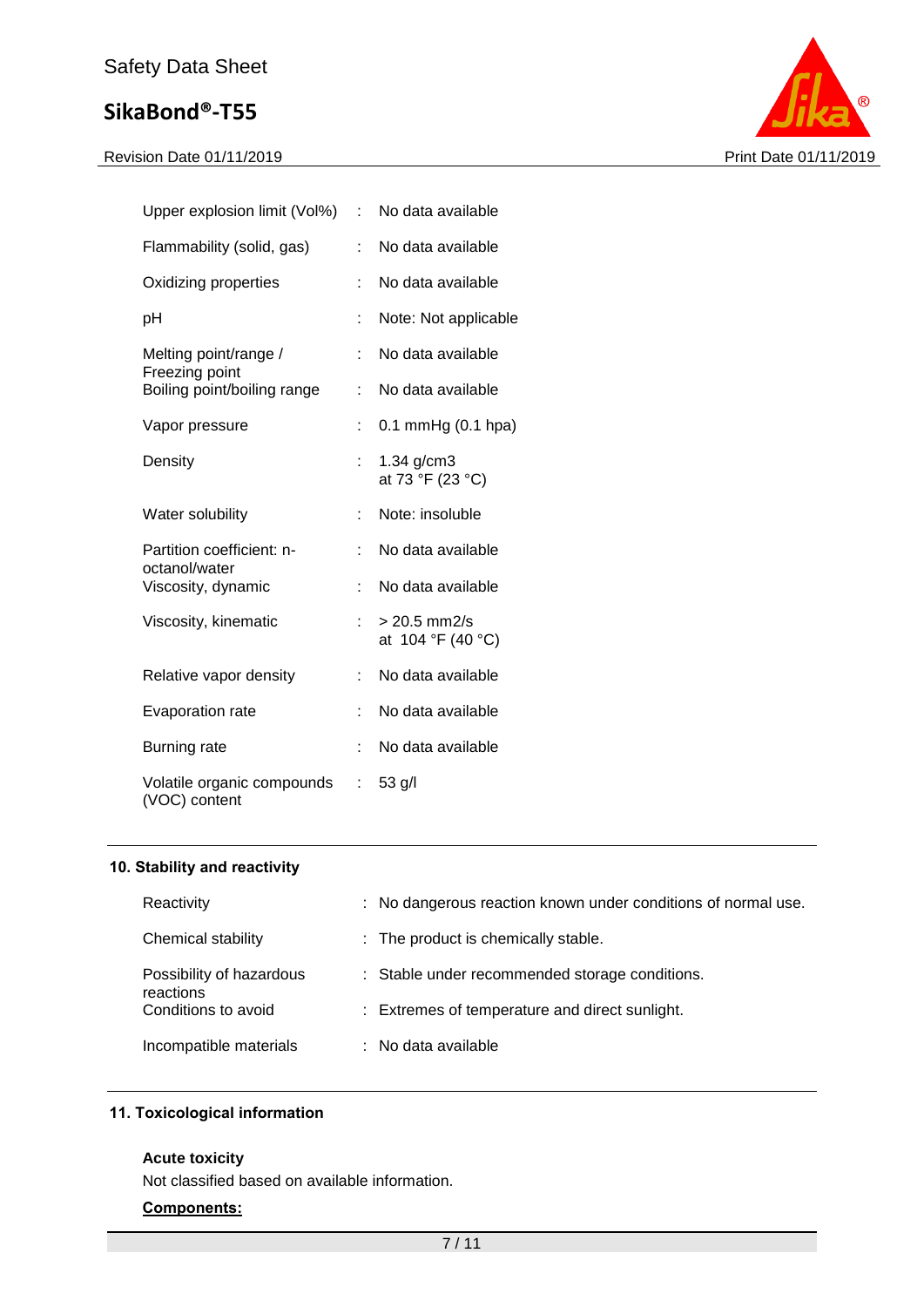Revision Date 01/11/2019 **Print Date 01/11/2019** Print Date 01/11/2019



#### **4,4'-methylenediphenyl diisocyanate:**

| $\therefore$ Acute toxicity estimate: 1.5 mg/l |
|------------------------------------------------|
|                                                |
|                                                |
|                                                |

**Toluene diisocyanate, oligomeric reaction products with 2,2'-oxydiethanol and propylidenetrimethanol:**

 $\therefore$  LD50 Oral (Rat):  $>$  5,000 mg/kg

#### **Skin corrosion/irritation**

Not classified based on available information.

#### **Serious eye damage/eye irritation**

Not classified based on available information.

#### **Respiratory or skin sensitization**

Skin sensitization: May cause an allergic skin reaction. Respiratory sensitization: May cause allergy or asthma symptoms or breathing difficulties if inhaled.

#### **Germ cell mutagenicity**

Not classified based on available information.

#### **Reproductive toxicity**

Not classified based on available information.

#### **STOT-single exposure**

Not classified based on available information.

#### **STOT-repeated exposure**

Once sensitized, a severe allergic reaction may occur when subsequently exposed to very low levels.

Reports have associated repeated and prolonged exposure to some of the chemicals in this product with permanent brain,liver, kidney and nervous system damage. Intentional misuse by deliberate concentration and inhalation of vapors may be harmful or fatal.

#### **Aspiration toxicity**

Not classified based on available information.

#### **Carcinogenicity**

| May cause cancer by inhalation. |                                               |            |
|---------------------------------|-----------------------------------------------|------------|
| <b>IARC</b>                     | Group 1: Carcinogenic to humans               |            |
| <b>NTP</b>                      | Quartz (SiO2)<br>Known to be human carcinogen | 14808-60-7 |
|                                 | Quartz (SiO2)                                 | 14808-60-7 |

#### **12. Ecological information**

| Other information | Do not empty into drains; dispose of this material and its |
|-------------------|------------------------------------------------------------|
|                   | container in a safe way.                                   |
|                   | Avoid dispersal of spilled material and runoff and contact |
|                   | with soil, waterways, drains and sewers.                   |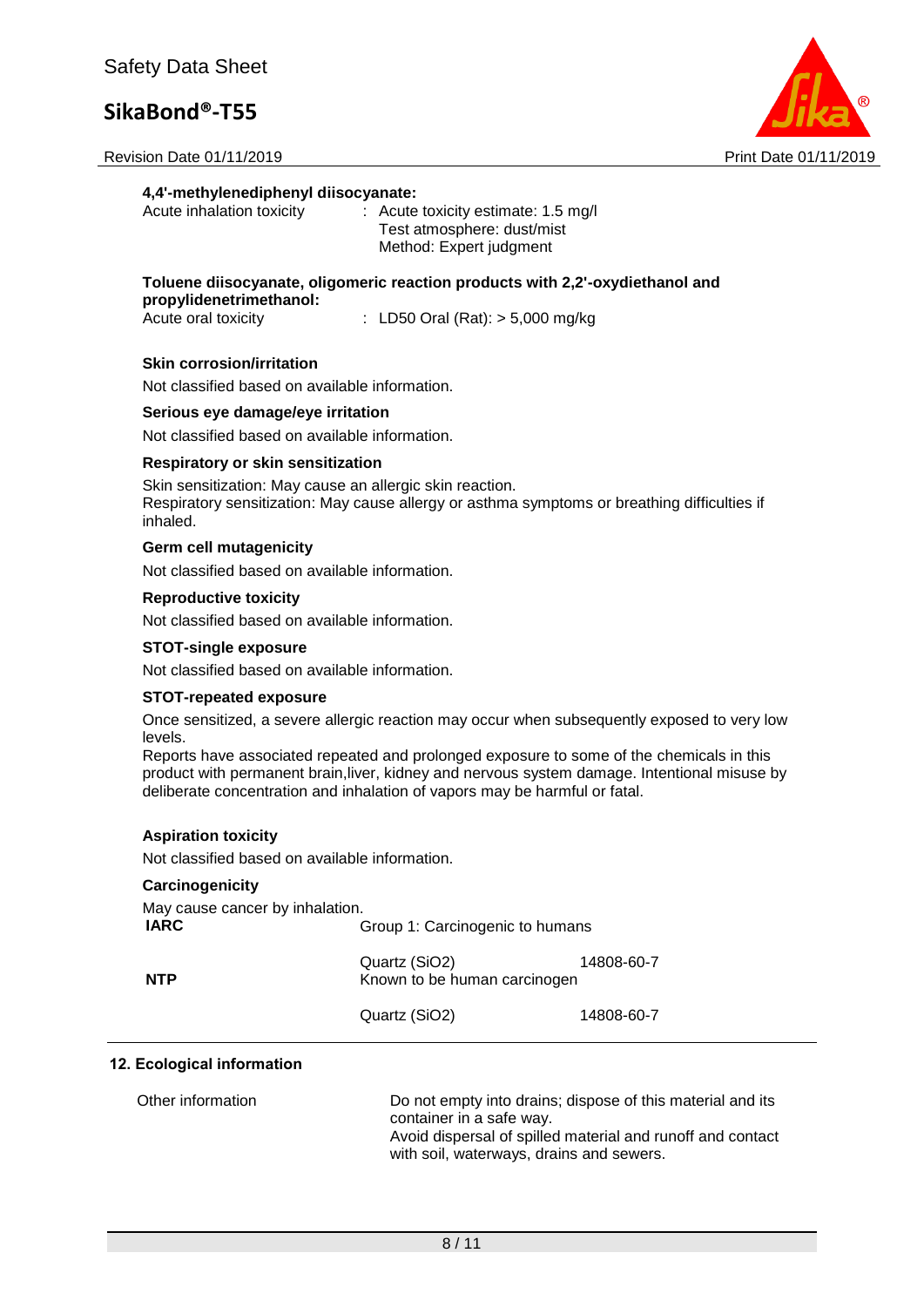Revision Date 01/11/2019 **Print Date 01/11/2019** Print Date 01/11/2019



### **13. Disposal considerations**

| <b>Disposal methods</b> |                                                                                                                                                                                                                               |
|-------------------------|-------------------------------------------------------------------------------------------------------------------------------------------------------------------------------------------------------------------------------|
| Waste from residues     | : Disposal of this product, solutions and any by-products should<br>at all times comply with the requirements of environmental<br>protection and waste disposal legislation and any regional<br>local authority requirements. |
| Contaminated packaging  | : Empty containers should be taken to an approved waste<br>handling site for recycling or disposal.                                                                                                                           |

#### **14. Transport information**

**DOT** Not regulated

**IATA** Not regulated

**IMDG** Not regulated

**Special precautions for user** No data available

**Transport in bulk according to Annex II of MARPOL 73/78 and the IBC Code** Not applicable

#### **15. Regulatory information**

**TSCA list** : All chemical substances in this product are either listed on the TSCA Inventory or are in compliance with a TSCA Inventory exemption.

#### **EPCRA - Emergency Planning and Community Right-to-Know**

### **CERCLA Reportable Quantity**

This material does not contain any components with a CERCLA RQ.

#### **SARA304 Reportable Quantity**

This material does not contain any components with a section 304 EHS RQ.

| SARA 311/312 Hazards | : Flammable (gases, aerosols, liquids, or solids)<br>Chronic Health Hazard<br>Respiratory or skin sensitization |
|----------------------|-----------------------------------------------------------------------------------------------------------------|
|                      | Carcinogenicity                                                                                                 |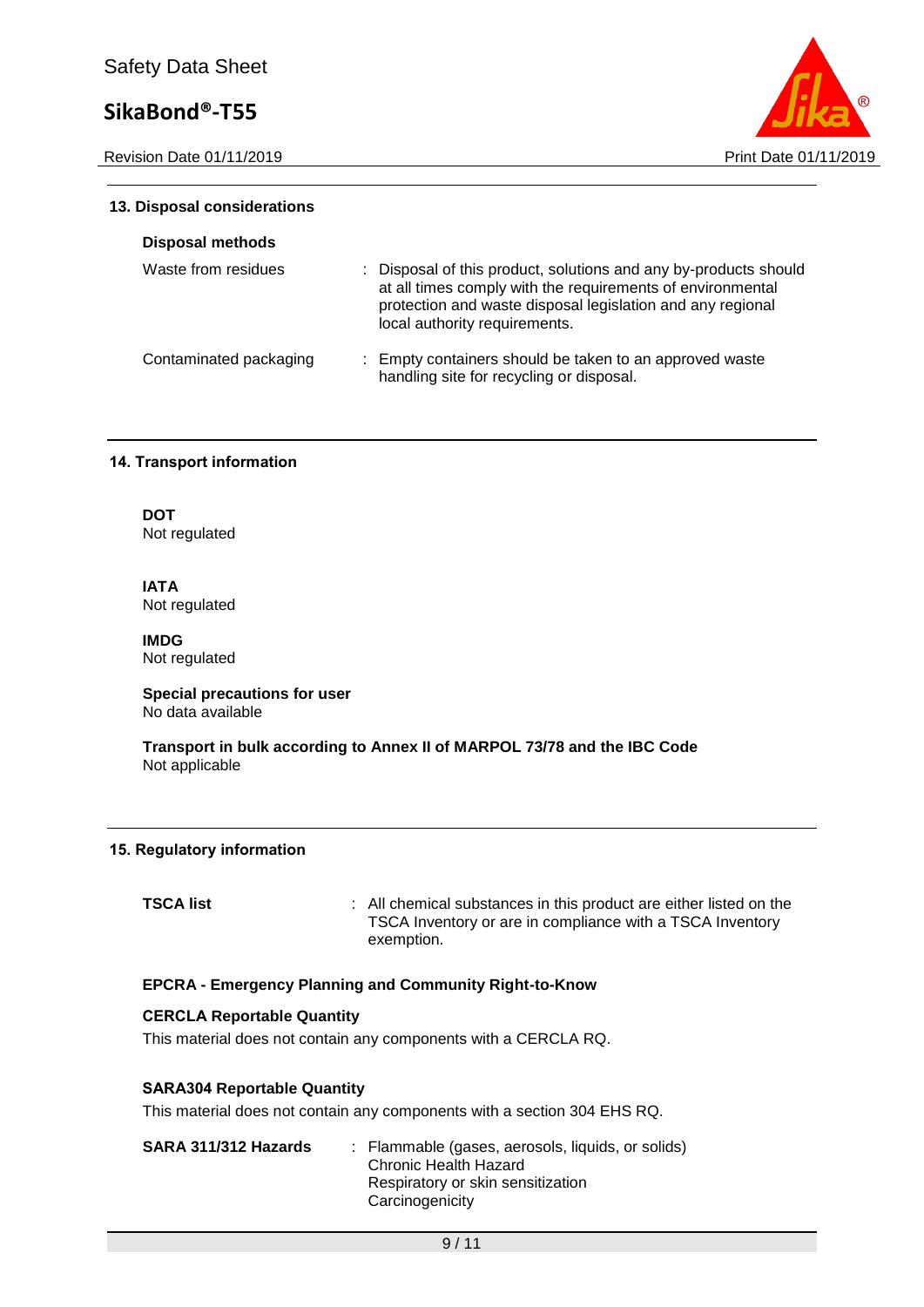Revision Date 01/11/2019 **Print Date 01/11/2019** Print Date 01/11/2019



| <b>SARA 302</b>                                                                               | : This material does not contain any components with a section<br>302 EHS TPQ.                                                                                                                       |
|-----------------------------------------------------------------------------------------------|------------------------------------------------------------------------------------------------------------------------------------------------------------------------------------------------------|
| <b>SARA 313</b>                                                                               | : This material does not contain any chemical components with<br>known CAS numbers that exceed the threshold (De Minimis)<br>reporting levels established by SARA Title III, Section 313.            |
| <b>Clean Air Act</b>                                                                          |                                                                                                                                                                                                      |
| <b>Ozone-Depletion</b><br><b>Potential</b>                                                    | This product neither contains, nor was manufactured with a<br>Class I or Class II ODS as defined by the U.S. Clean Air Act<br>Section 602 (40 CFR 82, Subpt. A, App.A + B).                          |
| Air Act Section 112 (40 CFR 61).<br>Accidental Release Prevention (40 CFR 68.130, Subpart F). | This product does not contain any hazardous air pollutants (HAP), as defined by the U.S. Clean<br>This product does not contain any chemicals listed under the U.S. Clean Air Act Section 112(r) for |
| <b>California Prop 65</b>                                                                     | <b>WARNING:</b> Cancer and Reproductive Harm -<br>www.P65Warnings.ca.gov                                                                                                                             |
|                                                                                               |                                                                                                                                                                                                      |

#### **16. Other information**

| <b>Health</b><br>$\star$<br>3       |  |
|-------------------------------------|--|
| <b>Flammability</b><br>$\mathbf{2}$ |  |
| <b>Physical Hazard</b><br>$\bf{0}$  |  |
| <b>Personal Protection</b><br>X     |  |

**Caution:** HMIS® rating is based on a 0-4 rating scale, with 0 representing minimal hazards or risks, and 4 representing significant hazards or risks. Although HMIS® rating is not required on SDSs under 29 CFR 1910.1200, the preparer may choose to provide them. HMIS® rating is to be used with a fully implemented HMIS® program. HMIS® is a registered mark of the National Paint & Coatings Association (NPCA). Please note HMIS® attempts to convey full health warning information to all employees.

### **Notes to Reader**

The information contained in this Safety Data Sheet applies only to the actual Sika Corporation ("Sika") product identified and described herein. This information is not intended to address, nor does it address the use or application of the identified Sika product in combination with any other material, product or process. All of the information set forth herein is based on technical data regarding the identified product that Sika believes to be reliable as of the date hereof. Prior to each use of any Sika product, the user must always read and follow the warnings and instructions on the product's current Product Data Sheet, product label and Safety Data Sheet for each Sika product, which are available at web site and/or telephone number listed in Section 1 of this SDS.

SIKA MAKES NO WARRANTIES EXPRESS OR IMPLIED AND ASSUMES NO LIABILITY ARISING FROM THIS INFORMATION OR ITS USE. SIKA SHALL NOT BE LIABLE UNDER